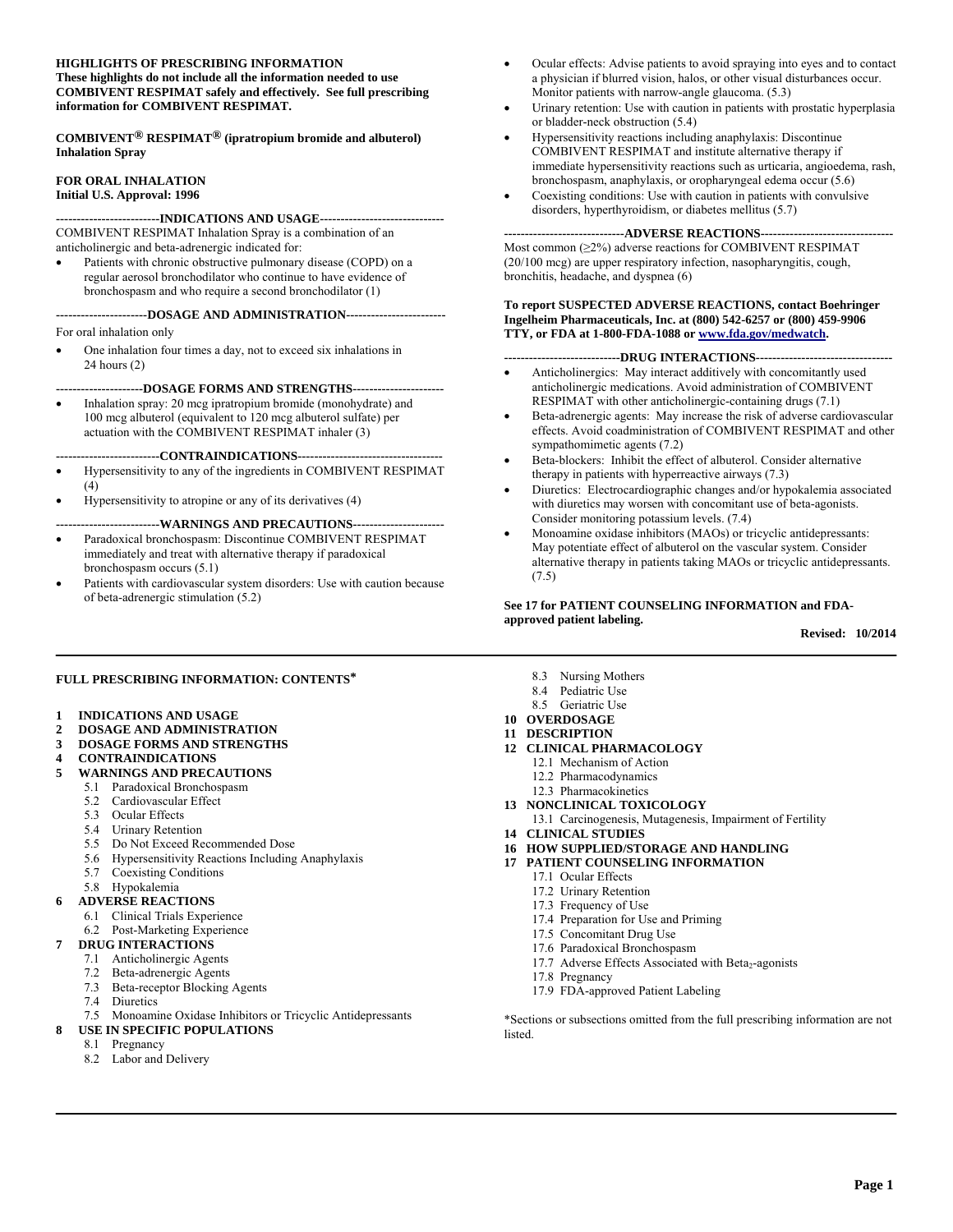## **FULL PRESCRIBING INFORMATION**

#### **1 INDICATIONS AND USAGE**

COMBIVENT RESPIMAT is indicated for use in patients with chronic obstructive pulmonary disease (COPD) on a regular aerosol bronchodilator who continue to have evidence of bronchospasm and who require a second bronchodilator.

### **2 DOSAGE AND ADMINISTRATION**

The recommended dose of COMBIVENT RESPIMAT is one inhalation four times a day. Patients may take additional inhalations as required; however, the total number of inhalations should not exceed six in 24 hours.

Prior to first use, the COMBIVENT RESPIMAT cartridge is inserted into the COMBIVENT RESPIMAT inhaler and the unit is primed. When using the unit for the first time, patients are to actuate the inhaler toward the ground until an aerosol cloud is visible and then repeat the process three more times. The unit is then considered primed and ready for use. If not used for more than 3 days, patients are to actuate the inhaler once to prepare the inhaler for use. If not used for more than 21 days, patients are to actuate the inhaler until an aerosol cloud is visible and then repeat the process three more times to prepare the inhaler for use [*see Patient Counseling Information (17.4*)].

Safety and efficacy of additional doses of COMBIVENT RESPIMAT beyond six inhalations/24 hours have not been studied. Also, safety and efficacy of extra doses of ipratropium or albuterol in addition to the recommended doses of COMBIVENT RESPIMAT have not been studied.

#### **3 DOSAGE FORMS AND STRENGTHS**

COMBIVENT RESPIMAT consists of a COMBIVENT RESPIMAT inhaler and an aluminum cylinder (COMBIVENT RESPIMAT cartridge) containing a combination of ipratropium bromide (as the monohydrate) and albuterol sulfate. The COMBIVENT RESPIMAT cartridge is only intended for use with the COMBIVENT RESPIMAT inhaler.

Each actuation from the COMBIVENT RESPIMAT inhaler delivers 20 mcg ipratropium bromide (monohydrate) and 100 mcg albuterol (equivalent to 120 mcg albuterol sulfate) from the mouthpiece.

### **4 CONTRAINDICATIONS**

COMBIVENT RESPIMAT is contraindicated in the following conditions [*see Warnings and Precautions (5.6)*]:

- Hypersensitivity to any of the ingredients in COMBIVENT RESPIMAT
- Hypersensitivity to atropine or any of its derivatives

## **5 WARNINGS AND PRECAUTIONS**

## **5.1 Paradoxical Bronchospasm**

COMBIVENT RESPIMAT can produce paradoxical bronchospasm that can be life-threatening. If it occurs, therapy with COMBIVENT RESPIMAT should be discontinued immediately and alternative therapy instituted.

#### **5.2 Cardiovascular Effect**

The albuterol sulfate contained in COMBIVENT RESPIMAT, like other beta-adrenergic agonists, can produce a clinically significant cardiovascular effect in some patients, as measured by pulse rate, blood pressure, and/or symptoms. If these symptoms occur, COMBIVENT RESPIMAT may need to be discontinued. There is some evidence from post-marketing data and published literature of rare occurrences of myocardial ischemia associated with albuterol. In addition, beta-adrenergic agents have been reported to produce electrocardiogram (ECG) changes, such as flattening of the T wave, prolongation of the QTc interval, and ST segment depression. Therefore, COMBIVENT RESPIMAT should be used with caution in patients with cardiovascular disorders; especially coronary insufficiency, cardiac arrhythmias, and hypertension [*see Drug Interactions (7.2)*].

#### **5.3 Ocular Effects**

Ipratropium bromide, a component of COMBIVENT RESPIMAT, is an anticholinergic and may increase intraocular pressure. This may result in precipitation or worsening of narrow-angle glaucoma. Therefore, COMBIVENT RESPIMAT should be used with caution in patients with narrow-angle glaucoma [*see Drug Interactions (7.1)*].

Patients should avoid spraying COMBIVENT RESPIMAT into the eyes. If a patient sprays COMBIVENT RESPIMAT into their eyes they may cause acute eye pain or discomfort, temporary blurring of vision, mydriasis, visual halos, or colored images in association with red eyes from conjunctival or corneal congestion. Advise patients to consult their physician immediately if any of these symptoms develop while using COMBIVENT RESPIMAT.

#### **5.4 Urinary Retention**

Ipratropium bromide, a component of COMBIVENT RESPIMAT, is an anticholinergic and may cause urinary retention. Therefore, caution is advised when administering this medication to patients with prostatic hyperplasia or bladder-neck obstruction [*see Drug Interactions (7.1)*].

## **5.5 Do Not Exceed Recommended Dose**

Fatalities have been reported in association with excessive use of inhaled sympathomimetic drugs in patients with asthma. The exact cause of death is unknown, but cardiac arrest following an unexpected development of a severe acute asthmatic crisis and subsequent hypoxia is suspected [*see Drug Interactions (7.2)*].

#### **5.6 Hypersensitivity Reactions Including Anaphylaxis**

Hypersensitivity reactions including urticaria, angioedema, rash, bronchospasm, anaphylaxis, and oropharyngeal edema may occur after administration of ipratropium bromide or albuterol sulfate. In clinical trials and post-marketing experience with ipratropium containing products, hypersensitivity reactions such as skin rash, pruritus, angioedema of tongue, lips and face, urticaria (including giant urticaria), laryngospasm and anaphylactic reactions have been reported [*see Adverse Reactions (6.1, 6.2)*]. If such a reaction occurs, therapy with COMBIVENT RESPIMAT should be stopped at once and alternative treatment should be considered [*see Contraindications (4)*]*.*

#### **5.7 Coexisting Conditions**

COMBIVENT RESPIMAT contains albuterol sulfate, a beta-adrenergic sympathomimetic amine and, therefore, should be used with caution in patients with convulsive disorders, hyperthyroidism, or diabetes mellitus, and in patients who are unusually responsive to sympathomimetic amines.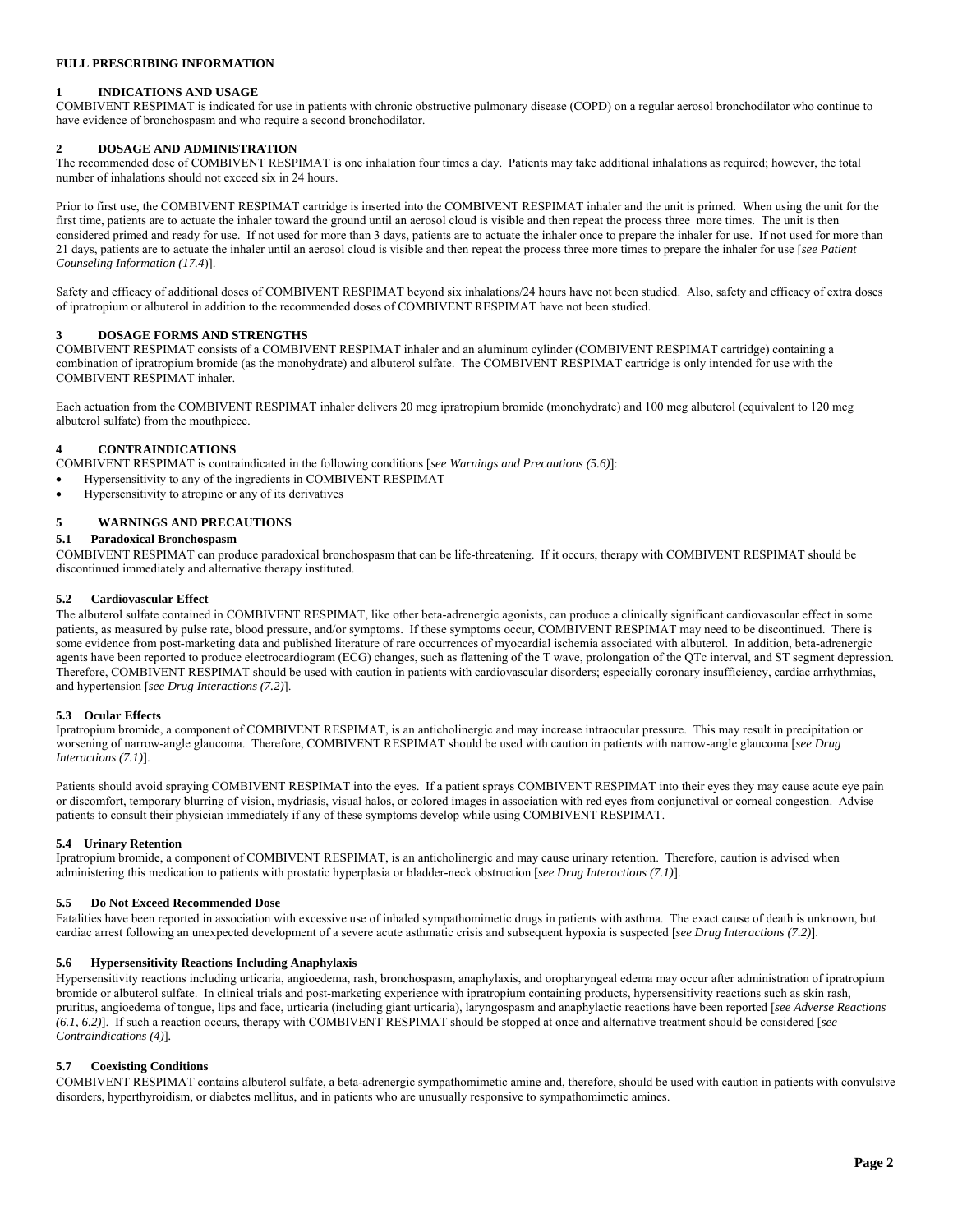## **5.8 Hypokalemia**

Beta-adrenergic agents may produce significant hypokalemia in some patients (possibly through intracellular shunting) which has the potential to produce adverse cardiovascular effects. The decrease in serum potassium is usually transient, not requiring supplementation [*see Drug Interactions (7.2)*].

## **6 ADVERSE REACTIONS**

Use of albuterol, a beta-adrenergic agonist, may be associated with the following:

- Paradoxical bronchospasm [*see Warnings and Precautions (5.1)*]
- Cardiovascular effects [*see Warnings and Precautions (5.2)*]
- Hypersensitivity reactions, including anaphylaxis [*see Contraindications (4) and Warnings and Precautions (5.6)*]
- Hypokalemia [*see Warnings and Precautions (5.8)*]

Albuterol is a component of COMBIVENT RESPIMAT.

Use of ipratropium bromide, an anticholinergic, may result in the following:

- Ocular effects [*see Warnings and Precautions (5.3)*]
- Urinary retention [*see Warnings and Precautions (5.4)*]

Ipratropium bromide is a component of COMBIVENT RESPIMAT.

## **6.1 Clinical Trials Experience**

#### *COMBIVENT RESPIMAT 12-Week Clinical Trials*

The safety data described in Table 1 below are derived from one 12-week, randomized, multi-center, double-blind, double-dummy, parallel-group trial that compared COMBIVENT RESPIMAT (20/100 mcg), CFC-propelled COMBIVENT Inhalation Aerosol (36/206 mcg), and ipratropium bromide delivered by the RESPIMAT inhaler (20 mcg) administered four times a day in 1460 adult COPD patients (955 males and 505 females) 40 years of age and older. Of these patients, 486 were treated with COMBIVENT RESPIMAT. The COMBIVENT RESPIMAT group was composed of mostly Caucasian (88.5%) patients with a mean age of 63.8 years, and a mean percent predicted FEV<sub>1</sub> at screening of 41.5%. Patients with narrow-angle glaucoma, symptomatic prostatic hypertrophy or bladder-neck obstruction were excluded from the trial.

Because clinical trials are conducted under widely varying conditions, adverse reaction rates observed in the clinical trials of a drug cannot be directly compared to rates in the clinical trials of another drug and may not reflect the rates observed in practice.

Table 1 shows all adverse reactions that occurred with a frequency of ≥2% in the COMBIVENT RESPIMAT treatment group in the 12-week COPD trial. The frequency of the corresponding adverse reactions in the CFC-propelled COMBIVENT Inhalation Aerosol and ipratropium bromide delivered by the RESPIMAT inhaler groups is included for comparison. The rates are derived from all reported adverse reactions of that type not present at baseline, whether considered drug-related or not by the clinical investigator.

#### **Table 1: Adverse Reactions in** ≥**2% of Patients in the COMBIVENT RESPIMAT Group in a 12-Week COPD Clinical Trial**

|                                                 | 12-Week                                             |                                                                                |                                                                      |
|-------------------------------------------------|-----------------------------------------------------|--------------------------------------------------------------------------------|----------------------------------------------------------------------|
| <b>Body System (Event)</b>                      | <b>Ipratropium-Controlled Trial</b>                 |                                                                                |                                                                      |
|                                                 | <b>COMBIVENT RESPIMAT</b><br>$(20/100 \text{ mcg})$ | CFC-propelled COMBIVENT<br><b>Inhalation Aerosol</b><br>$(36/206 \text{ mcg})$ | Ipratropium bromide by the<br>RESPIMAT Inhaler<br>$(20 \text{ mcg})$ |
|                                                 | $[n=486]$                                           | $[n=491]$                                                                      | $[n=483]$                                                            |
| Patients with any adverse reaction              | 46                                                  | 52                                                                             | 45                                                                   |
| Respiratory, thoracic and mediastinal disorders |                                                     |                                                                                |                                                                      |
| Cough                                           | 3                                                   |                                                                                |                                                                      |
| Dyspnea                                         |                                                     | $\overline{2}$                                                                 |                                                                      |
| Nervous system disorders                        |                                                     |                                                                                |                                                                      |
| Headache                                        | 3                                                   | $\overline{2}$                                                                 | 3                                                                    |
| Infections and infestations                     |                                                     |                                                                                |                                                                      |
| <b>Bronchitis</b>                               |                                                     |                                                                                |                                                                      |
| Nasopharyngitis                                 |                                                     |                                                                                |                                                                      |
| <b>Upper Respiratory infection</b>              | 3                                                   |                                                                                |                                                                      |

Adverse reactions that occurred in <2% in the COMBIVENT RESPIMAT (20/100 mcg) group observed in this 12-week trial include: *Vascular disorders:* hypertension; *Nervous system disorders:* dizziness and tremor; *Musculoskeletal and connective tissue disorder:* muscle spasms and myalgia; *Gastrointestinal disorders:* diarrhea, nausea, dry mouth, constipation, and vomiting; *General disorders and administration site conditions:* asthenia, influenza-like illness, and chest discomfort; *Eye disorders:* eye pain; *Metabolism and nutritional disorders:* hypokalemia; *Cardiac disorders:* palpitations and tachycardia; *Skin and subcutaneous tissue disorders:* pruritus and rash; *Respiratory, thoracic and mediastinal disorders*; pharyngolaryngeal pain and wheezing.

A separate 12-week trial evaluated a higher than approved dose of COMBIVENT RESPIMAT in 1118 COPD patients. Patients were randomized to COMBIVENT RESPIMAT (40/200 mcg) (n=345), CFC-propelled COMBIVENT Inhalation Aerosol (36/206 mcg) (n=180), ipratropium delivered by the RESPIMAT (40 mcg) (n=252) or placebo (n=341). The overall incidence and nature of adverse reactions observed were similar to the adverse reactions seen with COMBIVENT RESPIMAT 20/100 mcg.

#### *COMBIVENT RESPIMAT Long Term (48-week) Safety Trial*

Long term chronic use safety data for COMBIVENT RESPIMAT were obtained from one 48-week, randomized, multi-center, open-label, parallel-group trial that compared COMBIVENT RESPIMAT (20/100 mcg), CFC-propelled COMBIVENT Inhalation Aerosol (36/206 mcg) and the free combination of ipratropium bromide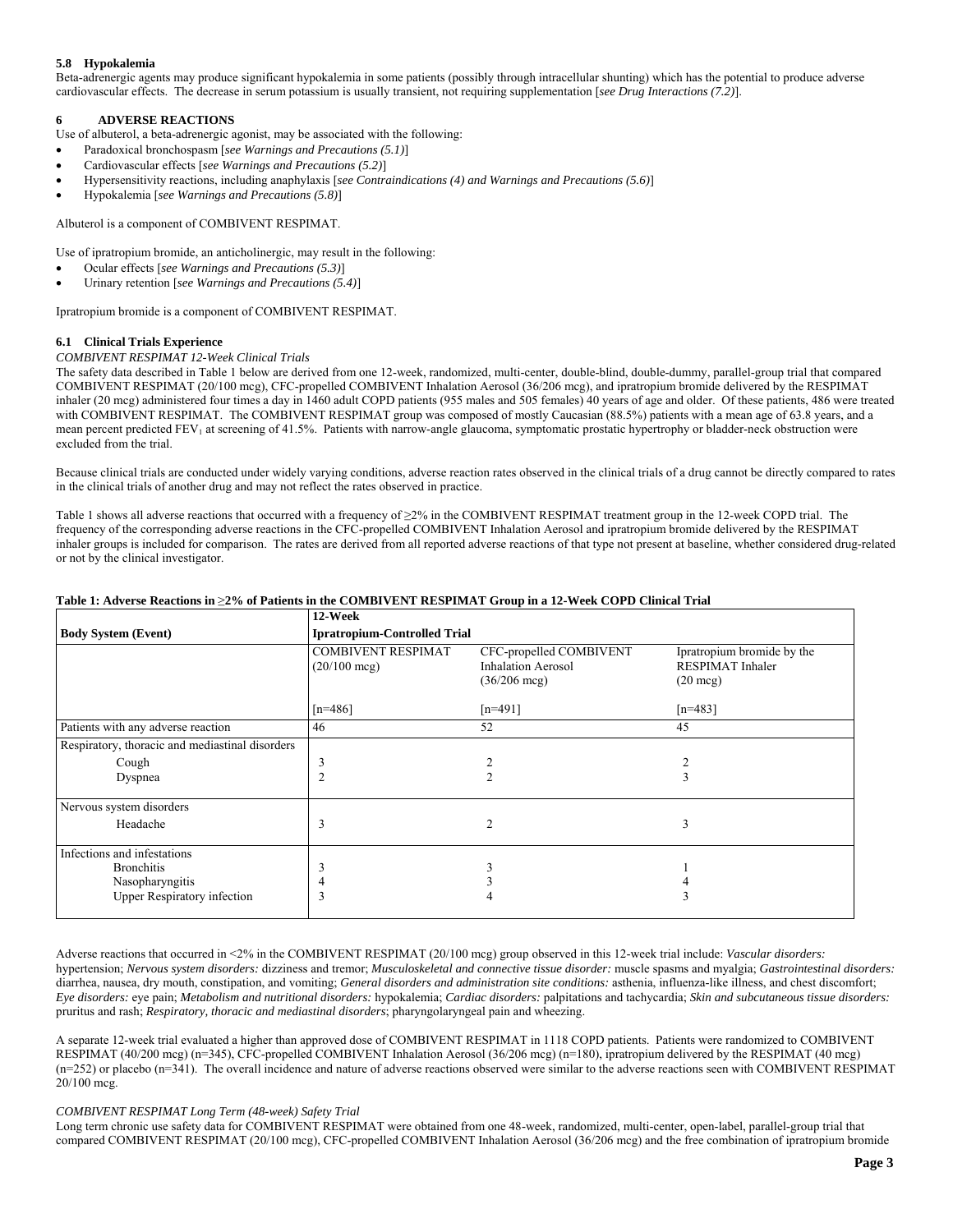(34 mcg) and albuterol (180 mcg) HFA inhalation aerosols administered 4 times a day in 465 adult COPD patients (273 males and 192 females) 40 years of age and older. Of these patients, 157 were treated with COMBIVENT RESPIMAT. The COMBIVENT RESPIMAT group was composed of mostly Caucasian (93.5%) patients with a mean age of 62.9 years, and a mean percent predicted FEV<sub>1</sub> at screening of 47.0%. An evaluation of the safety data from the trial revealed that most adverse reactions were similar in type and rate between treatment groups. However, cough occurred more frequently in patients enrolled in the COMBIVENT RESPIMAT group (7.0%) compared to those in the CFC-propelled COMBIVENT Inhalation Aerosol (2.6%) or the free combination of ipratropium bromide and albuterol HFA inhalation aerosols (3.9%) groups.

In addition to the adverse reactions reported in the controlled clinical trial with COMBIVENT RESPIMAT, adverse reaction information concerning CFC-propelled COMBIVENT Inhalation Aerosol is derived from two 12-week controlled clinical trials (N=358 for CFC-propelled COMBIVENT Inhalation Aerosol). Adverse reactions reported in ≥2% of patients in the CFC-propelled COMBIVENT Inhalation Aerosol treatment group include: bronchitis, upper respiratory tract infection, headache, dyspnea, cough, pain, respiratory disorder, sinusitis, pharyngitis and nausea. Adverse reactions reported in <2% of patients in the CFC-propelled COMBIVENT Inhalation Aerosol treatment group include: edema, fatigue, hypertension, dizziness, nervousness, tremor, dysphonia, insomnia, diarrhea, dry mouth, dyspepsia, vomiting, arrhythmia, palpitation, tachycardia, arthralgia, angina, increased sputum, taste perversion, urinary tract infection, dysuria, dry throat and bronchospasm.

## **6.2 Post-Marketing Experience**

In addition to the adverse reactions reported during clinical trials, the following adverse reactions have been identified during post approval use of CFC-propelled COMBIVENT Inhalation Aerosol. Since CFC-propelled Combivent Inhalation Aerosol and Combivent Respimat contain the same active ingredients, one should take into account the fact that the adverse reactions seen with CFC-propelled Combivent Inhalation Aerosol could also occur with Combivent Respimat. Because these events are reported voluntarily from a population of uncertain size, it is not always possible to reliably estimate their frequency or establish a causal relationship to drug exposure.

*Eye disorders:* glaucoma, blurred vision, mydriasis, conjunctival hyperemia, halo vision, accommodation disorder ocular irritation and corneal edema *Gastrointestinal disorders:* gastrointestinal motility disorder, drying of secretions, stomatitis and mouth edema

*Immune system disorders:* hypersensitivity; *Investigations:* intraocular pressure increased, blood pressure diastolic decreased and blood pressure systolic increased *Musculoskeletal and connective tissue disorders:* muscular weakness

*Psychiatric disorders:* CNS stimulation, mental disorder

*Respiratory, thoracic, and mediastinal disorders:* throat irritation, paradoxical bronchospasm, wheezing, nasal congestion and pharyngeal edema

*Skin and subcutaneous tissue disorders:* angioedema, hyperhidrosis, and skin reaction

*Urinary disorders:* urinary retention

*Cardiac disorders:* myocardial ischemia

Allergic-type reactions such as skin reactions including rash, pruritus, and urticaria (including giant urticaria), angioedema including that of tongue, lips and face, laryngospasm, and anaphylactic reaction have also been reported with CFC-propelled COMBIVENT Inhalation Aerosol, with positive re-challenge in some cases [*see Warnings and Precautions (5.6)*].

In a 5-year placebo-controlled trial, hospitalizations for supraventricular tachycardia and/or atrial fibrillation occurred with an incidence rate of 0.5% in COPD patients receiving CFC-propelled Atrovent® (ipratropium bromide) Inhalation Aerosol.

Metabolic acidosis has been reported with use of albuterol-containing products.

#### **7 DRUG INTERACTIONS**

COMBIVENT RESPIMAT has been used concomitantly with other drugs, including beta-adrenergic bronchodilators, methylxanthines, and oral and inhaled steroids, commonly used in the treatment of chronic obstructive pulmonary disease. There are no formal studies fully evaluating the interaction effects of COMBIVENT RESPIMAT and these drugs with respect to safety and effectiveness.

#### **7.1 Anticholinergic Agents**

There is the potential for an additive interaction with concomitantly used anticholinergic medications. Therefore, avoid coadministration of COMBIVENT RESPIMAT with other anticholinergic-containing drugs as this may lead to an increase in anticholinergic adverse effects [*see Warnings and Precautions (5.3, 5.4)*].

#### **7.2 Beta-adrenergic Agents**

Caution is advised in the coadministration of COMBIVENT RESPIMAT and other sympathomimetic agents due to the increased risk of adverse cardiovascular effects [*see Warnings and Precautions (5.2, 5.5)*].

#### **7.3 Beta-receptor Blocking Agents**

Beta-receptor blocking agents and albuterol inhibit the effect of each other. Beta-receptor blocking agents should be used with caution in patients with hyperreactive airways.

### **7.4 Diuretics**

The ECG changes and/or hypokalemia which may result from the administration of non-potassium sparing diuretics (such as loop or thiazide diuretics) can be acutely worsened by beta-agonists, especially when the recommended dose of the beta-agonist is exceeded. Although the clinical significance of these effects is not known, caution is advised in the coadministration of beta-agonist-containing drugs, such as COMBIVENT RESPIMAT, with non-potassium sparing diuretics. Consider monitoring potassium levels.

#### **7.5 Monoamine Oxidase Inhibitors or Tricyclic Antidepressants**

COMBIVENT RESPIMAT should be administered with extreme caution to patients being treated with monoamine oxidase inhibitors or tricyclic antidepressants or within 2 weeks of discontinuation of such agents because the action of albuterol on the cardiovascular system may be potentiated. Consider alternative therapy in patients taking MAOs or tricyclic antidepressants [*see Warnings and Precautions (5.2)*].

### **8 USE IN SPECIFIC POPULATIONS**

**8.1 Pregnancy** 

*Teratogenic Effects: Pregnancy Category C.*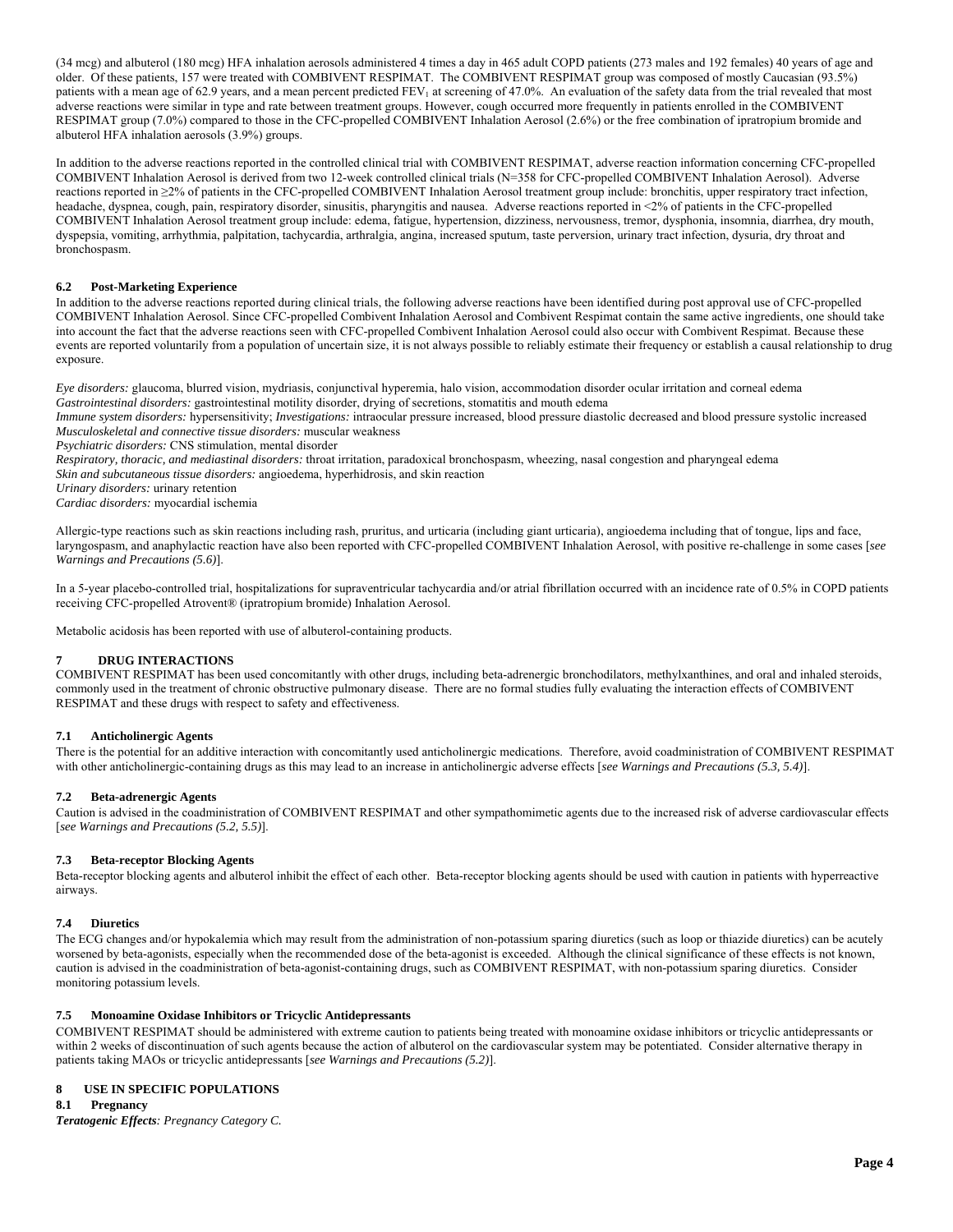### *COMBIVENT RESPIMAT Inhalation Spray*

There are no adequate and well-controlled studies of COMBIVENT RESPIMAT (ipratropium bromide and albuterol sulfate) Inhalation Spray, ipratropium bromide, or albuterol sulfate, in pregnant women. Animal reproduction studies have not been conducted with COMBIVENT RESPIMAT. However, albuterol sulfate has been shown to be teratogenic in mice and rabbits. COMBIVENT RESPIMAT Inhalation Spray should be used during pregnancy only if the potential benefit justifies the potential risk to the fetus.

### *Ipratropium bromide*

Oral reproduction studies were performed in mice, rats and rabbits at doses approximately 340, 68,000 and 17,000 times, respectively, the maximum recommended human daily inhalation dose (MRHDID) in adults (on a mg/m<sup>2</sup> basis at maternal doses in each species of 10, 1000 and 125 mg/kg/day, respectively). Inhalation reproduction studies were conducted in rats and rabbits at approximately 100 and 240 times, respectively, the MRHDID in adults (on a mg/m<sup>2</sup> basis at maternal doses of 1.5 and 1.8 mg/kg/day, respectively). These studies demonstrated no evidence of teratogenic effects as a result of ipratropium bromide. Embryotoxicity was observed as increased resorption in rats at oral doses approximately 6100 times MRHDID in adults (on a mg/m<sup>2</sup> basis at maternal doses of 90 mg/kg/day and above). This effect is not considered relevant to human use due to the large doses at which it was observed and the difference in route of administration.

#### *Albuterol*

Albuterol has been shown to be teratogenic in mice and rabbits. A reproduction study in CD-1 mice given albuterol subcutaneously showed cleft palate formation in 5 of 111 (4.5%) fetuses at approximately equivalent to the MRHDID in adults (on a mg/m<sup>2</sup> basis at a maternal dose of 0.25 mg/kg/day) and in 10 of 183 (9.3%) fetuses at approximately 14 times the MRHDID in adults (on a mg/m<sup>2</sup> basis a maternal dose of 2.5 mg/kg/day). None was observed at less than MRHDID in adults (on a mg/m<sup>2</sup> basis at a maternal dose of 0.025 mg/kg/day). Cleft palate also occurred in 22 of 72 (30.5%) fetuses treated with 2.5 mg/kg/day isoproterenol (positive control). A reproductive study with oral albuterol in Stride Dutch rabbits revealed cranioschisis in 7 of 19 (37%) fetuses at approximately 1,100 times the MRHDID in adults (on a  $mg/m^2$  basis at a maternal dose of 50 mg/kg/day).

#### **8.2 Labor and Delivery**

Because of the potential for beta-agonist interference with uterine contractility, use of COMBIVENT RESPIMAT for the treatment of COPD during labor should be restricted to those patients in whom the benefits clearly outweigh the risk.

#### **8.3 Nursing Mothers**

It is not known whether the components of COMBIVENT RESPIMAT are excreted in human milk.

#### *Ipratropium bromide*

Because lipid-insoluble quaternary cations pass into breast milk, caution should be exercised when COMBIVENT RESPIMAT is administered to a nursing mother.

#### *Albuterol*

Because of the potential for tumorigenicity shown for albuterol in animal studies, a decision should be made whether to discontinue nursing or to discontinue the drug, taking into account the importance of the drug to the mother.

#### **8.4 Pediatric Use**

Safety and effectiveness of COMBIVENT RESPIMAT in pediatric patients have not been established. COMBIVENT RESPIMAT is indicated for use in patients with COPD on a regular aerosol bronchodilator who continue to have evidence of bronchospasm and who require a second bronchodilator. This disease does not normally occur in children.

#### **8.5 Geriatric Use**

In the 12-week trial in COPD, 48% of COMBIVENT RESPIMAT clinical trial patients were 65 years of age or over. In general, there were no marked differences between the proportion of patients with adverse reactions for the COMBIVENT RESPIMAT and CFC-propelled COMBIVENT Inhalation Aerosol treated patients. Cardiac and lower respiratory disorders occurred less frequently in the patients under the age of 65 and were balanced across treatment groups.

No overall differences in effectiveness were observed among treatment groups. Based on available data, no adjustment of COMBIVENT RESPIMAT dosage in geriatric patients is warranted.

## **10 OVERDOSAGE**

The effects of overdosage are expected to be related primarily to albuterol sulfate. Acute overdosage with ipratropium bromide by inhalation is unlikely since ipratropium bromide is not well absorbed systemically after inhalation or oral administration. Manifestations of overdosage with albuterol may include anginal pain, hypertension, hypokalemia, tachycardia with rates up to 200 beats per minute, metabolic acidosis, and exaggeration of the pharmacologic effects listed in the Adverse Reactions section [*see Adverse Reactions (6)*]. As with all beta-adrenergic aerosol medications, cardiac arrest and even death may be associated with abuse. Dialysis is not appropriate treatment for overdosage of albuterol as an inhalation aerosol; the judicious use of a cardiovascular beta-receptor blocker, such as metoprolol tartrate may be indicated.

## **11 DESCRIPTION**

COMBIVENT RESPIMAT is a combination of ipratropium bromide (as the monohydrate) and albuterol sulfate.

Ipratropium bromide is an anticholinergic bronchodilator chemically described as 8-azoniabicyclo[3.2.1] octane, 3-(3-hydroxy-1-oxo-2-phenylpropoxy)-8-methyl-8-(1-methylethyl)-, bromide monohydrate, (3-endo, 8-syn)-: a synthetic quaternary ammonium compound chemically related to atropine. Ipratropium bromide is a white to off-white crystalline substance, freely soluble in water and methanol, sparingly soluble in ethanol, and insoluble in lipophilic solvents such as ether, chloroform, and fluorocarbons.

The structural formula is: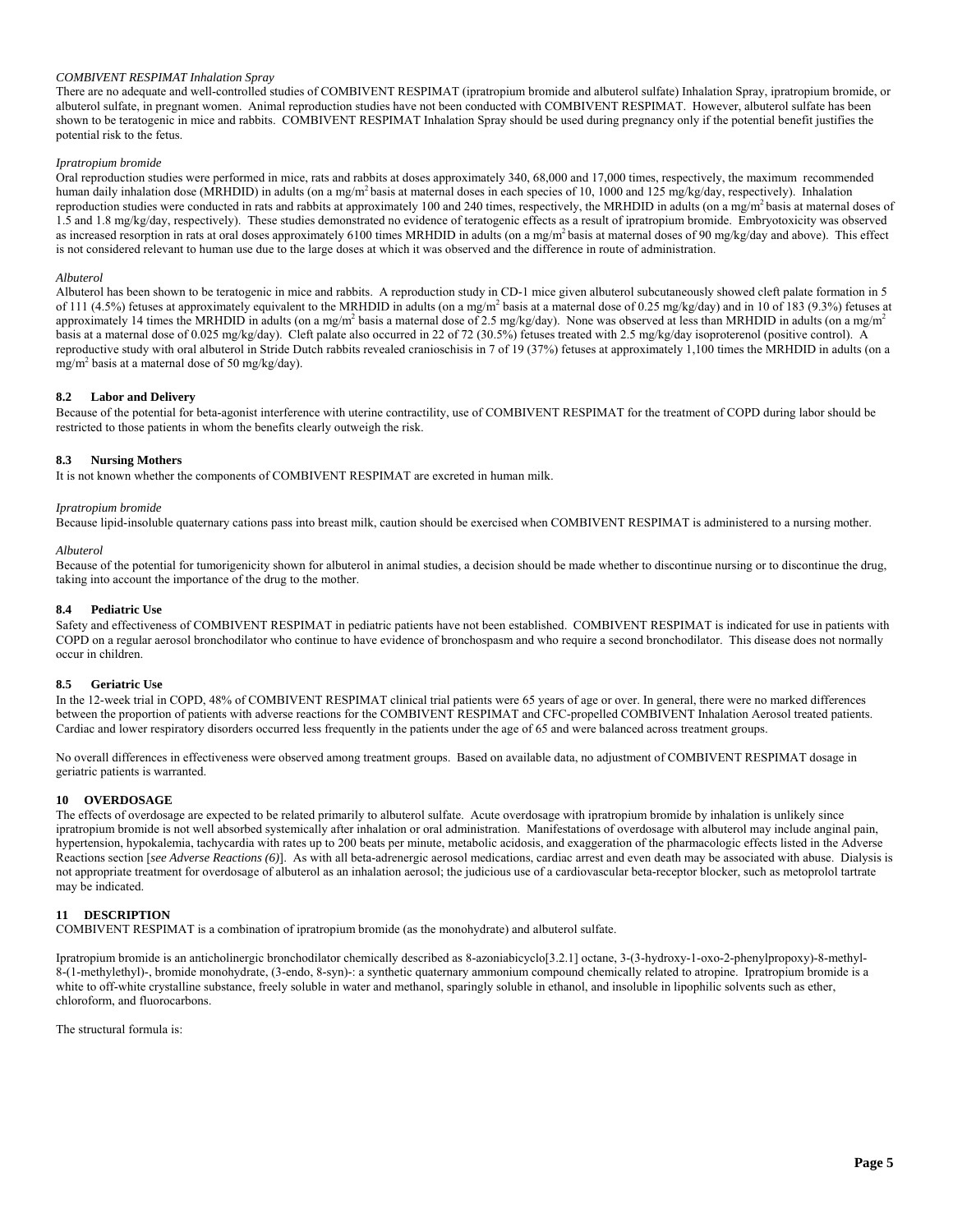

Albuterol sulfate, chemically known as  $(1,3$ -benzenedimethanol,  $\alpha'$ -[[ $(1,1$ dimethylethyl) amino] methyl]-4-hydroxy, sulfate  $(2:1)(salt)$ ,  $(\pm)$ - is a relatively selective beta<sub>2</sub>-adrenergic bronchodilator. Albuterol is the official generic name in the United States. The World Health Organization recommended name for the drug is salbutamol. Albuterol sulfate is a white to off-white crystalline powder, freely soluble in water and slightly soluble in alcohol, chloroform, and ether.

The structural formula is:



The drug product, COMBIVENT RESPIMAT, is composed of a sterile, aqueous solution of ipratropium bromide and albuterol sulfate filled into a 4.5 mL plastic container crimped into an aluminum cylinder (COMBIVENT RESPIMAT cartridge) for use with the COMBIVENT RESPIMAT inhaler. Excipients include water for injection, benzalkonium chloride, edetate disodium, and hydrochloric acid. The COMBIVENT RESPIMAT cartridge is only intended for use with the COMBIVENT RESPIMAT inhaler. The COMBIVENT RESPIMAT inhaler is a hand held, pocket sized oral inhalation device that uses mechanical energy to generate a slow moving aerosol cloud of medication from a metered volume of the drug solution. The COMBIVENT RESPIMAT inhaler has an orange-colored cap.

When used with the COMBIVENT RESPIMAT inhaler, each cartridge containing 4 grams of a sterile aqueous solution, delivers 120 (or 60) metered actuations after preparation for use, the equivalent of 30 days' (or 15 days') medication when used as one inhalation four times a day. Each actuation from the COMBIVENT RESPIMAT inhaler delivers 20 mcg ipratropium bromide (monohydrate) and 100 mcg albuterol (equivalent to 120 mcg albuterol sulfate) in 11.4 mcL of solution from the mouthpiece. As with all inhaled drugs, the actual amount of drug delivered to the lung may depend on patient factors, such as the coordination between the actuation of the inhaler and inspiration through the delivery system. The duration of inspiration should be at least as long as the spray duration (1.5 seconds).

Prior to first use, the COMBIVENT RESPIMAT cartridge is inserted into the COMBIVENT RESPIMAT inhaler and the unit is primed. When using the unit for the first time, patients are to actuate the inhaler toward the ground until an aerosol cloud is visible and then repeat the process three more times. The unit is then considered primed and ready for use. If not used for more than 3 days, patients are to actuate the inhaler once to prepare the inhaler for use. If not used for more than 21 days, patients are to actuate the inhaler until an aerosol cloud is visible and then repeat the process three more times to prepare the inhaler for use [*see Patient Counseling Information (17.4)*].

## **12 CLINICAL PHARMACOLOGY**

## **12.1 Mechanism of Action**

COMBIVENT RESPIMAT: COMBIVENT RESPIMAT is a combination of the anticholinergic ipratropium bromide and the beta<sub>2</sub>-adrenergic agonist albuterol sulfate. The mechanisms of action described below for the individual components apply to COMBIVENT RESPIMAT. The two classes of medications (an anticholinergic and a beta<sub>2</sub>-adrenergic agonist) are both bronchodilators. Simultaneous administration of both an anticholinergic (ipratropium bromide) and a beta<sub>2</sub>-sympathomimetic (albuterol sulfate) is designed to produce a greater bronchodilator effect than when either drug is utilized alone at its recommended dosage. The efficacy of COMBIVENT RESPIMAT is likely to be due to a local effect on the muscarinic and beta<sub>2</sub>-adrenergic receptors in the lung.

#### *Ipratropium bromide*

Ipratropium bromide is an anticholinergic (parasympatholytic) agent which, based on animal studies, appears to inhibit vagally mediated reflexes by antagonizing the action of acetylcholine, the transmitter agent released at the neuromuscular junctions in the lung. Anticholinergics prevent the increases in intracellular concentration of Ca++ which is caused by interaction of acetylcholine with the muscarinic receptors on bronchial smooth muscle.

#### *Albuterol sulfate*

*In vitro* studies and *in vivo* pharmacology studies have demonstrated that albuterol has a preferential effect on beta<sub>2</sub>-adrenergic receptors compared with isoproterenol. While it is recognized that beta<sub>2</sub>-adrenergic receptors are the predominant receptors on bronchial smooth muscle, recent data indicate that there is a population of beta<sub>2</sub>-receptors in the human heart which comprise between 10% and 50% of cardiac beta-adrenergic receptors. The precise function of these receptors, however, is not yet established [*see Warnings and Precautions (5.2)*].

Activation of beta<sub>2</sub>-adrenergic receptors on airway smooth muscle leads to the activation of adenylyl cyclase and to an increase in the intracellular concentration of cyclic-3',5'-adenosine monophosphate (cyclic AMP). This increase of cyclic AMP leads to the activation of protein kinase, which inhibits the phosphorylation of myosin and lowers intracellular ionic calcium concentrations, resulting in relaxation. Albuterol relaxes the smooth muscles of all airways, from the trachea to the terminal bronchioles. Albuterol acts as a functional antagonist to relax the airway irrespective of the spasmogen involved, thus protecting against all bronchoconstrictor challenges. Increased cyclic AMP concentrations are also associated with the inhibition of release of mediators from mast cells in the airway.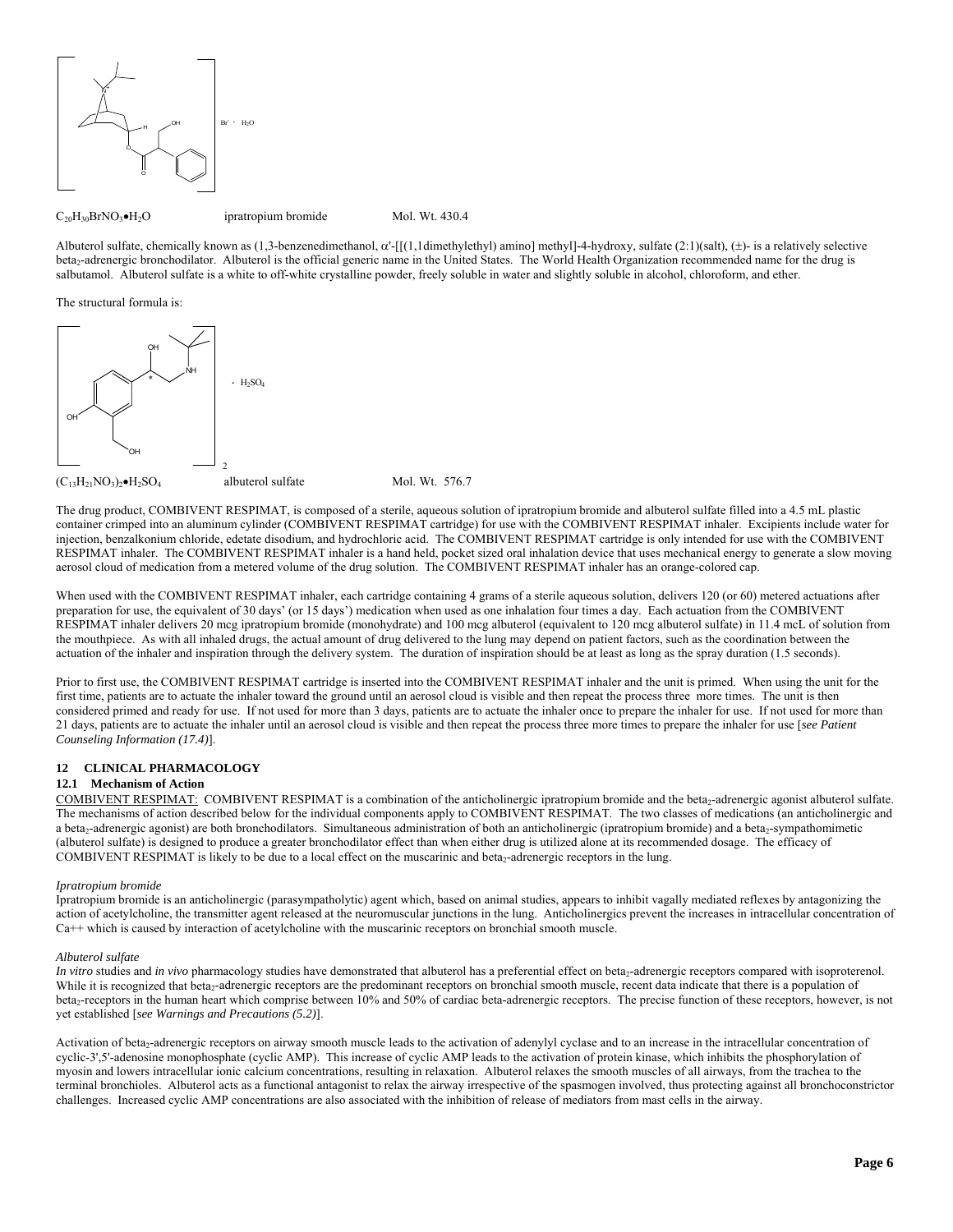Albuterol has been shown in most clinical trials to have more bronchial smooth muscle relaxation effect than isoproterenol at comparable doses while producing fewer cardiovascular effects. However, all beta-adrenergic drugs, including albuterol sulfate, can produce a significant cardiovascular effect in some patients [*see Warnings and Precautions (5.2)*].

#### **12.2 Pharmacodynamics**

## *Ipratropium bromide*

Cardiovascular effects

At recommended doses, ipratropium bromide does not produce clinically significant changes in pulse rate or blood pressure.

### Ocular effects

In studies without a positive control, ipratropium bromide did not alter pupil size, accommodation or visual acuity.

#### Mucociliary clearance and respiratory secretions

Controlled clinical studies have demonstrated that ipratropium bromide does not alter either mucociliary clearance or the volume or viscosity of respiratory secretions.

### *Albuterol sulfate*

## Cardiovascular effects

Controlled clinical trials and other clinical experience have shown that inhaled albuterol, like other beta-adrenergic agonist drugs, can produce a significant cardiovascular effect in some patients, as measured by pulse rate, blood pressure, symptoms, and/or electrocardiographic changes.

#### **12.3 Pharmacokinetics**

#### *Ipratropium bromide*

Ipratropium bromide is a quaternary amine and hence, it is not readily absorbed into the systemic circulation either from the surface of the lung or from the gastrointestinal tract as confirmed by blood level and renal excretion studies.

The half-life of elimination is about 2 hours after inhalation or intravenous administration. Ipratropium bromide is minimally bound (0% to 9% *in vitro*) to plasma albumin and  $\alpha_1$ -acid glycoprotein. It is partially metabolized to inactive ester hydrolysis products. Following intravenous administration, approximately one-half of the dose is excreted unchanged in the urine.

#### *Albuterol sulfate*

Albuterol is longer acting than isoproterenol in most patients because it is not a substrate for the cellular uptake processes for catecholamines, nor for metabolism by catechol-O-methyl transferase. Instead, the drug is conjugatively metabolized to albuterol 4'-O-sulfate.

Intravenous pharmacokinetics of albuterol was studied in a comparable group of 16 healthy male volunteers; the mean terminal half-life following a 30-minute infusion of 1.5 mg was 3.9 hours with a mean clearance of 439 mL/min/ $\overline{1.73 \text{ m}^2}$ .

## *COMBIVENT RESPIMAT Inhalation Spray*

In a 12-week randomized, multicenter, double-blind, double-dummy parallel group trial, 108 US patients with COPD receiving either COMBIVENT RESPIMAT (20/100 mcg) or CFC-propelled COMBIVENT Inhalation Aerosol (36/206 mcg) four times daily participated in pharmacokinetic evaluations. Plasma ipratropium concentrations were low with an average peak plasma concentration of 33.5 pg/mL from COMBIVENT RESPIMAT. The majority of the study participants exhibited levels below the lower limit of quantitation (<10 pg/mL) by 4 to 6 hours following dosing. The steady state systemic exposure obtained for ipratropium bromide following COMBIVENT RESPIMAT was comparable to that of CFC-propelled COMBIVENT Inhalation Aerosol. Ipratropium plasma AUC and total amount of drug excreted unchanged in urine (Ae) ratios for COMBIVENT RESPIMAT/CFC-propelled COMBIVENT Inhalation Aerosol were 1.04 and 1.18, respectively. For albuterol the steady-state systemic exposure was less from COMBIVENT RESPIMAT compared to that of CFC-propelled COMBIVENT Inhalation Aerosol. Albuterol plasma AUC and urine Ae ratios for COMBIVENT RESPIMAT/CFC-propelled COMBIVENT Inhalation Aerosol were 0.74 and 0.86, respectively.

Pharmacokinetic drug-drug interaction between ipratropium bromide and albuterol sulfate was evaluated in a crossover study in 12 healthy male volunteers who received CFC-propelled COMBIVENT Inhalation Aerosol and the two active components separately as individual treatments. Results from this study indicated that the coadministration of these two components from a single canister did not significantly alter the systemic absorption of either component, indicating lack of any pharmacokinetic interaction between these two drugs.

#### *Specific Populations*

### Age

Consistent with CFC-propelled COMBIVENT Inhalation Aerosol (36/206 mcg), patients receiving COMBIVENT RESPIMAT (20/100 mcg) aged 65 years and over had higher steady state systemic exposures than patients aged under 65 years for both ipratropium (AUC = 166 vs. 105 pg•hr/mL, C<sub>max</sub> = 38.5 vs. 30.1 pg/mL) and albuterol (AUC = 5.44 vs. 3.27 ng•hr/mL,  $C_{\text{max}} = 1.19$  vs. 0.74 ng/mL).

#### **Gender**

The AUC- and C<sub>max</sub>-values for ipratropium were 131 pg.hr/mL and 35.4 pg/mL in males and 123 pg.hr/mL and 31.7 pg/mL in females, respectively. The AUC- and Cmax-values for albuterol were 4.0 ng•hr/mL and 0.89 ng/mL in males and 4.2 ng•hr/mL and 0.93 ng/mL in females, respectively.

#### Hepatic and Renal Impairment

The pharmacokinetics of COMBIVENT RESPIMAT or ipratropium bromide has not been studied in patients with hepatic or renal insufficiency.

#### Drug-Drug Interactions

No specific pharmacokinetic studies were conducted to evaluate potential drug-drug interactions with other medications.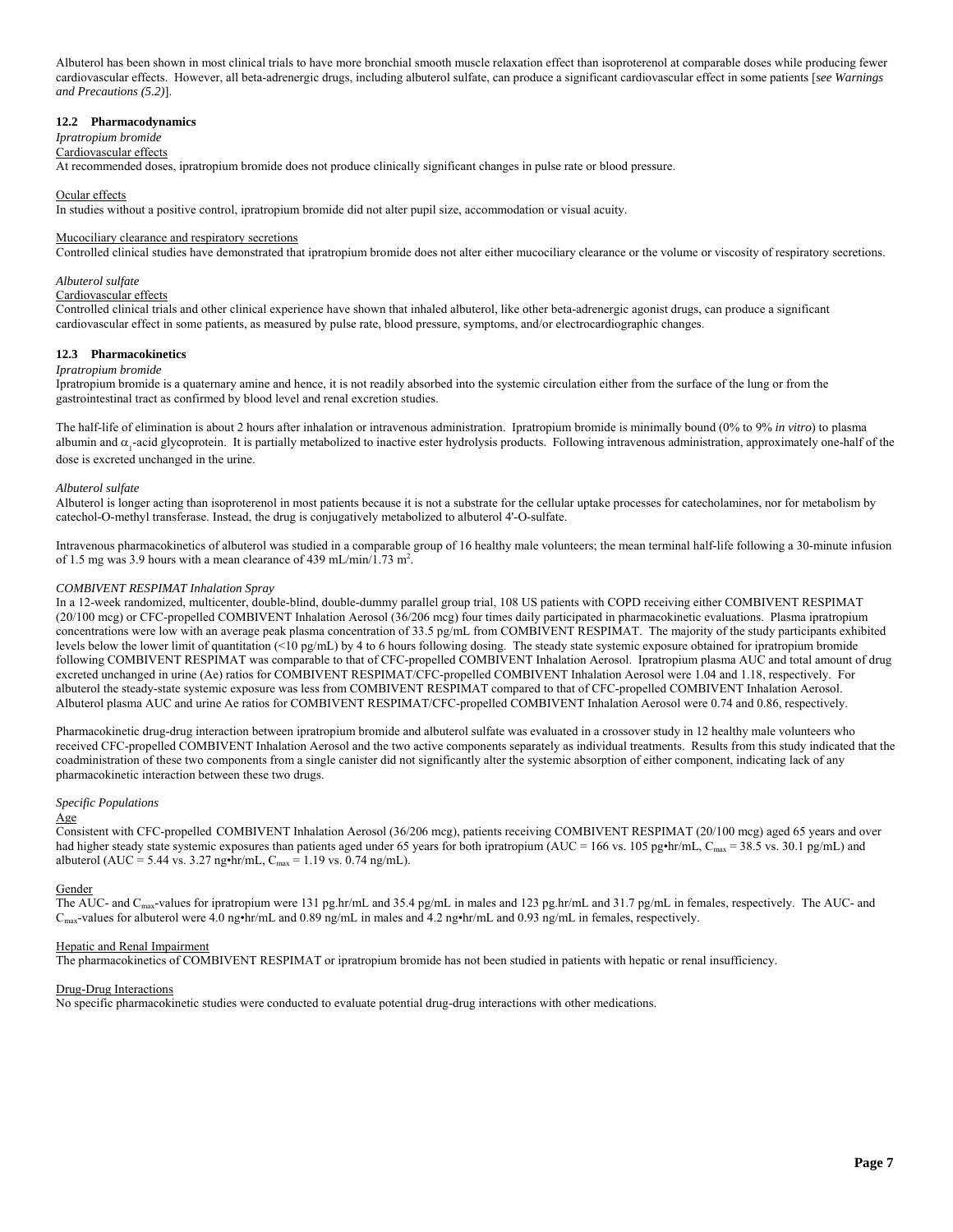## **13 NONCLINICAL TOXICOLOGY**

### **13.1 Carcinogenesis, Mutagenesis, Impairment of Fertility**

#### *Ipratropium bromide*

Two-year oral carcinogenicity studies in rats and mice have revealed no carcinogenic activity at doses up to 6 mg/kg/day (approximately 400 and 200 times the maximum recommended human daily inhalation dose of ipratropium bromide (MRHDID) in adults on a mg/m² basis, respectively).

Results of various mutagenicity/clastogenicity studies (Ames test, mouse dominant lethal test, mouse micronucleus test, and chromosome aberration of bone marrow in Chinese hamsters) were negative.

Fertility of male or female rats at oral doses up to 50 mg/kg/day (approximately 3400 times the MRHDID in adults on a mg/m<sup>2</sup> basis) was unaffected by ipratropium bromide administration. At an oral dose of 500 mg/kg/day (approximately 34,000 times the MRHDID in adults on a mg/m<sup>2</sup> basis), ipratropium bromide produced a decrease in the conception rate.

#### *Albuterol*

Like other agents in its class, albuterol caused a significant dose-related increase in the incidence of benign leiomyomas of the mesovarium in a 2-year study in the rat at dietary doses of 2, 10, and 50 mg/kg/day (approximately 20, 110, and 560 times the MRHDID on a mg/m<sup>2</sup> basis). In another study this effect was blocked by the coadministration of propranolol. The relevance of these findings to humans is not known. An 18-month study in mice at dietary doses up to 500 mg/kg/day (approximately 2800 times the MRHDID on a mg/m<sup>2</sup> basis) and a 99-week study in hamsters at oral doses up to 50 mg/kg/day (approximately 470 times the MRHDID on a mg/m² basis) revealed no evidence of tumorigenicity. Studies with albuterol revealed no evidence of mutagenesis.

Reproduction studies in rats with albuterol sulfate revealed no evidence of impaired fertility.

#### **14 CLINICAL STUDIES**

The efficacy of COMBIVENT RESPIMAT (20/100 mcg) was evaluated in COPD patients in one randomized, double-blind, double-dummy parallel group trial. This was a 12-week trial in a total of 1460 adult patients (955 males and 505 females) conducted to demonstrate the efficacy and safety of COMBIVENT RESPIMAT  $(20/100 \text{ mg})$  in COPD. All patients were required to have a clinical diagnosis of COPD, be at least 40 years of age or older, to have an FEV<sub>1</sub> of less than or equal to 65% predicted and an FEV1/FVC ratio of less than or equal to 0.7 at screening, and a smoking history of greater than 10 pack-years prior to entering the trial. Patients with narrow-angle glaucoma, symptomatic prostatic hypertrophy, or bladder neck obstruction were excluded from the trial. The majority of the patients (89%) were Caucasian, had a mean age of 64 years, a mean percent predicted pre-bronchodilator  $FEV_1$  of 41% and  $FEV_1/FVC$  ratio of 0.45. The patients were randomized to one of the following active treatments COMBIVENT RESPIMAT (20/100 mcg) (n=486), CFC-propelled COMBIVENT Inhalation Aerosol (36/206 mcg) (n=491), and ipratropium bromide delivered by the RESPIMAT (20 mcg) (n=483) administered four times a day. Data from 1424 patients were used in the efficacy analyses.

There were three primary efficacy variables: (i) Mean  $FEV_1$  over 0 to 6 hours post-dose defined as the AUC of the change from test-day baseline in  $FEV_1$  over 0 to 6 hours post-dose divided by 6 hours (FEV<sub>1</sub> AUC<sub>0-6h</sub>); (ii) Mean FEV<sub>1</sub> over 0 to 4 hours post-dose defined as the AUC of the change from test-day baseline in FEV<sub>1</sub> over 0 to 4 hours post-dose divided by 4 hours (FEV<sub>1</sub> AUC<sub>0-4h</sub>), and (iii) Mean FEV<sub>1</sub> over 4 to 6 hours post-dose defined as the AUC of the change from test-day baseline in FEV<sub>1</sub> over 4 to 6 hours post-dose divided by 2 hours (FEV<sub>1</sub> AUC<sub>4-6h</sub>). Test-day baseline was the FEV<sub>1</sub> recorded prior to inhaling the dose of randomized treatment on test day.

The three primary efficacy comparisons were: (i) Non-inferiority of COMBIVENT RESPIMAT (20/100 mcg) to CFC-propelled COMBIVENT Inhalation Aerosol (36/206 mcg) for the FEV<sub>1</sub> AUC<sub>0-6h</sub> on Test Day 85; (ii) Superiority of COMBIVENT RESPIMAT (20/100 mcg) to ipratropium RESPIMAT (20 mcg) for the FEV<sub>1</sub>  $AUC_{0.4h}$  on Test Day 85, to demonstrate the contribution of albuterol in the combination product, and (iii) Non-inferiority of COMBIVENT RESPIMAT (20/100 mcg) in comparison to ipratropium RESPIMAT (20 mcg) for FEV<sub>1</sub> AUC<sub>4-6h</sub> on Test Day 85, to demonstrate the contribution of ipratropium in the combination product. Noninferiority was declared if the lower bound of the 95% confidence interval for the point estimate for the difference of COMBIVENT RESPIMAT minus the comparator was more than -50 mL.

COMBIVENT RESPIMAT (20/100 mcg) was shown to be non-inferior to CFC-propelled COMBIVENT Inhalation Aerosol (36/206 mcg) in terms of mean FEV1  $AUC_{0.6h}$ . The LS mean (mL) (95% CI) of the treatment difference was -3 (-22, 15). The FEV<sub>1</sub> AUC<sub>0-4h</sub> for COMBIVENT RESPIMAT (20/100 mcg), was superior to that of ipratropium bromide [LS mean (mL) (95% CI) of the treatment difference was 47 mL (28, 66)] and the mean FEV<sub>1</sub> AUC<sub>4-6h</sub> for COMBIVENT RESPIMAT  $(20/100 \text{ mcg})$  was non-inferior to that of ipratropium bromide [LS mean (mL) (95% CI) of the treatment difference was -17 (-39, 5)]. The FEV<sub>1</sub> results on Test Days 1, 29, 57, and 85 are shown in Figure 1.

In this trial, COMBIVENT RESPIMAT (20/100 mcg) was shown to be clinically comparable (statistically non-inferior) to CFC-propelled COMBIVENT Inhalation Aerosol (36/206 mcg).

Additionally, in this trial, no differences in these efficacy comparisons were identified in males and females or in patients over 65 years of age versus those under 65 years of age. There were too few African-American subjects to adequately assess differences in effects in that population.

The median time to onset of bronchodilation, defined as an FEV<sub>1</sub> increase of 15% or greater from test-day baseline, for the COMBIVENT RESPIMAT (20/100 mcg) group occurred at 13 minutes post-dose on Day 1.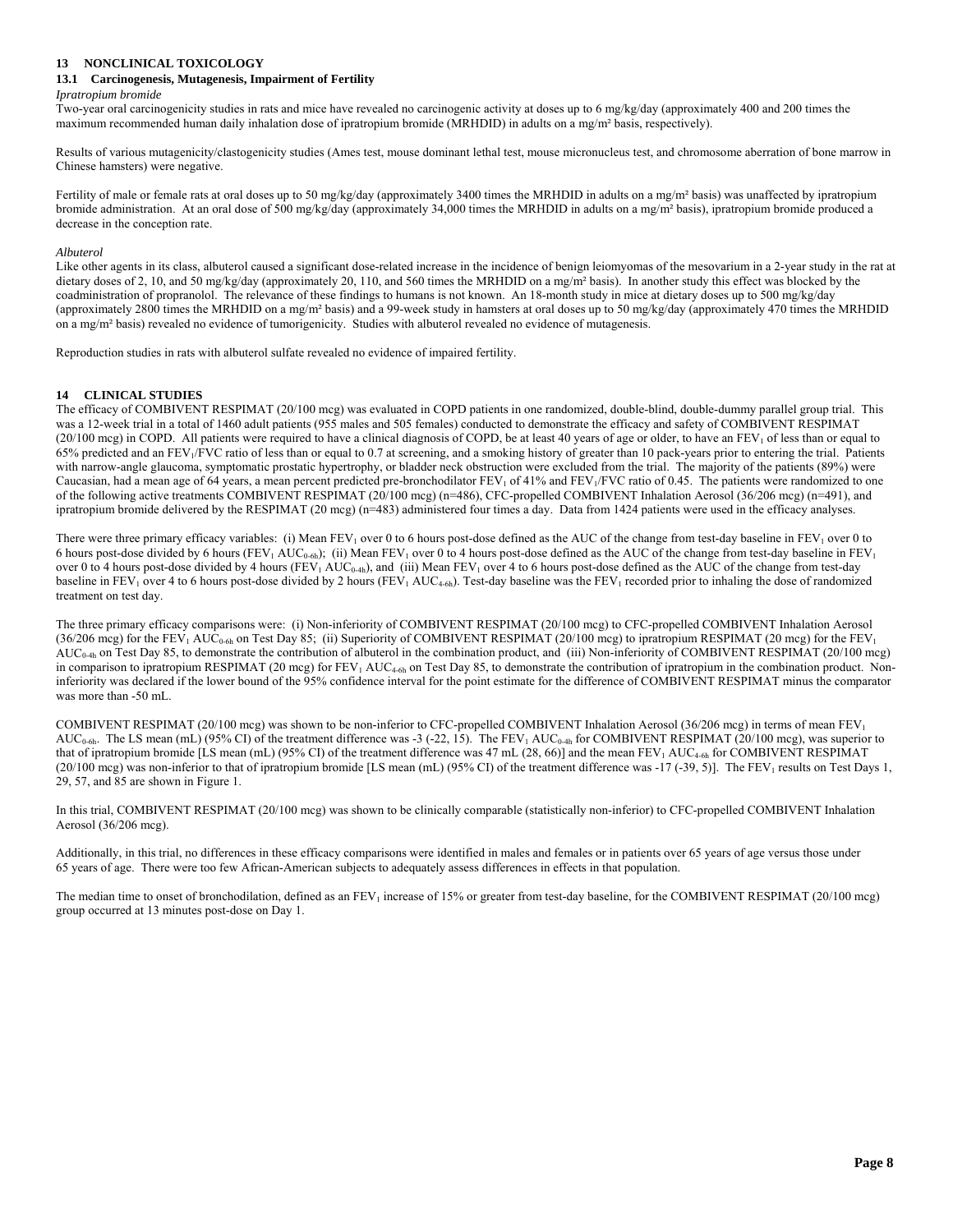

CFC-propelled COMBIVENT Inhalation Aerosol (18/103 mcg), 2 inhalations (N=482)

+ Ipratropium bromide delivered by the RESPIMAT (20 mcg), 1 inhalation (N=468)

The means are adjusted for treatment baseline and investigator site. A separate ANCOVA was fitted for each time point. The imputation method for data missing because the patient withdrew from the trial was Last Visit Carried Forward. The imputation method for data missing at the end of test days depends on why the data were missing.

A second study was conducted in 1118 COPD patients using a higher than approved dose of COMBIVENT RESPIMAT. Patients were randomized to COMBIVENT RESPIMAT (40/200 mcg) (n=345), CFC-propelled COMBIVENT Inhalation Aerosol (36/206 mcg) (n=180), ipratropium delivered by the RESPIMAT (40 mcg) (n=252) or placebo (n= 341). The study was supportive, particularly for safety [*see Adverse Reactions (6.1)*].

#### **16 HOW SUPPLIED/STORAGE AND HANDLING**

COMBIVENT RESPIMAT Inhalation Spray is supplied in a carton containing one COMBIVENT RESPIMAT cartridge and one COMBIVENT RESPIMAT inhaler.

The COMBIVENT RESPIMAT cartridge is provided as an aluminum cylinder with a tamper protection seal on the cap. The COMBIVENT RESPIMAT cartridge is only intended for use with the COMBIVENT RESPIMAT inhaler.

The COMBIVENT RESPIMAT inhaler is a cylindrical shaped plastic inhalation device with a gray colored body and a clear base. The clear base is removed to insert the cartridge. The inhaler contains a dose indicator. The orange colored cap and the written information on the label of the gray inhaler body indicate that it is labeled for use with the COMBIVENT RESPIMAT cartridge.

COMBIVENT RESPIMAT Inhalation Spray is available as:

COMBIVENT RESPIMAT Inhalation Spray: 120 metered actuations (NDC 0597-0024-02) COMBIVENT RESPIMAT Inhalation Spray: 60 metered actuations (NDC 0597-0024-58) (institutional pack)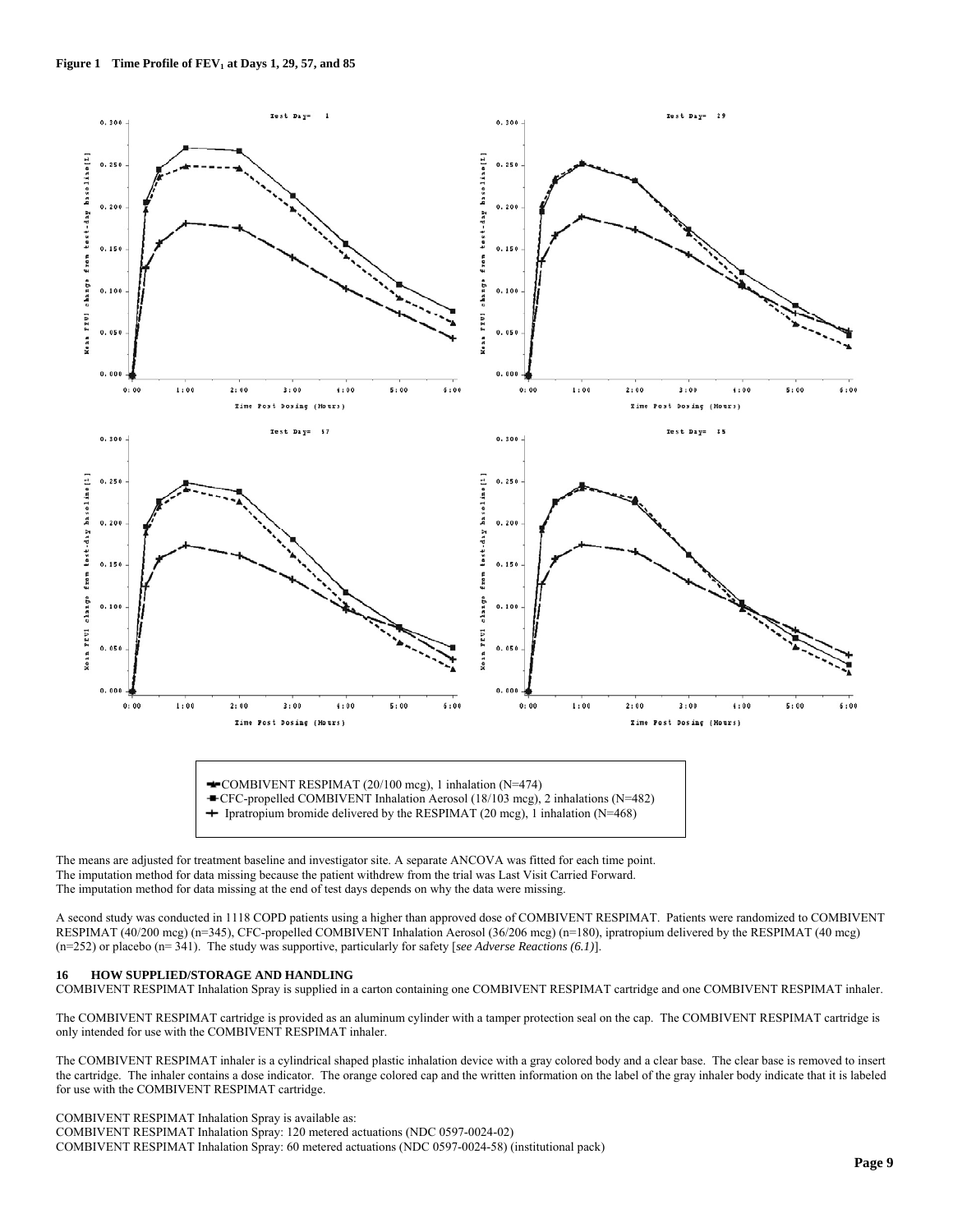The COMBIVENT RESPIMAT cartridge has a net fill weight of 4 grams and when used with the COMBIVENT RESPIMAT inhaler, is designed to deliver the labeled number of metered actuations (120 or 60) after preparation for use; which is, respectively, equivalent to 30 or 15 days of medication when used as one inhalation four times a day. Each actuation from the COMBIVENT RESPIMAT inhaler delivers 20 mcg ipratropium bromide (monohydrate) and 100 mcg albuterol (equivalent to 120 mcg albuterol sulfate) from the mouthpiece.

When the labeled number of metered actuations (120 or 60) has been dispensed from the inhaler, the RESPIMAT locking mechanism will be engaged and no more actuations can be dispensed.

After assembly, the COMBIVENT RESPIMAT inhaler should be discarded at the latest 3 months after first use or when the locking mechanism is engaged, whichever comes first.

Keep out of reach of children. Do not spray into eyes.

*Storage* 

Store at 25°C (77°F); excursions permitted to  $15^{\circ}$ C to  $30^{\circ}$ C (59°F to  $86^{\circ}$ F) [see USP Controlled Room Temperature]. Avoid freezing.

## **17 PATIENT COUNSELING INFORMATION**

*See FDA-approved Patient Labeling* 

#### **17.1 Ocular Effects**

Caution patients to avoid spraying the aerosol into their eyes and be advised that this may result in precipitation or worsening of narrow-angle glaucoma, mydriasis, increased intraocular pressure, acute eye pain or discomfort, temporary blurring of vision, visual halos or colored images in association with red eyes from conjunctival and corneal congestion. Patients should also be advised that should any combination of these symptoms develop, they should consult their physician immediately.

Since dizziness, accommodation disorder, mydriasis, and blurred vision may occur with use of COMBIVENT RESPIMAT, patients should be cautioned about engaging in activities requiring balance and visual acuity such as driving a car or operating appliances or machinery.

#### **17.2 Urinary Retention**

Inform patients that COMBIVENT RESPIMAT may cause urinary retention and should be advised to consult their physician if they experience difficulty with urination.

#### **17.3 Frequency of Use**

The action of COMBIVENT RESPIMAT should last 4 to 5 hours or longer. COMBIVENT RESPIMAT should not be used more frequently than recommended. Safety and efficacy of additional doses of COMBIVENT RESPIMAT beyond six inhalations in 24 hours have not been studied. Patients should be told not to increase the dose or frequency of COMBIVENT RESPIMAT without consulting a physician. Patients should be instructed that if they find that treatment with COMBIVENT RESPIMAT becomes less effective for symptomatic relief, their symptoms become worse, and/or they need to use the product more frequently than usual, medical attention should be sought immediately.

#### **17.4 Preparation for Use and Priming**

Instruct patients that priming COMBIVENT RESPIMAT is essential to ensure appropriate content of the medication in each actuation.

When using the unit for the first time, the COMBIVENT RESPIMAT cartridge is inserted into the COMBIVENT RESPIMAT inhaler and the unit is primed. COMBIVENT RESPIMAT patients are to actuate the inhaler toward the ground until an aerosol cloud is visible and then repeat the process three more times. The unit is then considered primed and ready for use. If not used for more than 3 days, patients are to actuate the inhaler once to prepare the inhaler for use. If not used for more than 21 days, patients are to actuate the inhaler until an aerosol cloud is visible and then repeat the process three more times to prepare the inhaler for use. [*See FDAapproved Patient Labeling (17.9*)]*.* 

#### **17.5 Concomitant Drug Use**

Remind patients that while taking COMBIVENT RESPIMAT, other inhaled drugs should be taken only as directed by a physician.

#### **17.6 Paradoxical Bronchospasm**

Inform patients that COMBIVENT RESPIMAT can produce paradoxical bronchospasm that can be life-threatening. If paradoxical bronchospasm occurs, patients should discontinue using COMBIVENT RESPIMAT.

#### 17.7 Adverse Effects Associated with Beta<sub>2</sub>-agonists

Inform patients of adverse effects associated with beta<sub>2</sub>-agonists, such as palpitations, chest pain, rapid heart rate, tremor, or nervousness.

#### **17.8 Pregnancy**

Patients who are pregnant or nursing should contact their physician about the use of COMBIVENT RESPIMAT.

## **17.9 FDA-approved Patient Labeling**

Instructions for Use is supplied as a tear-off following the full prescribing information.

Distributed by: Boehringer Ingelheim Pharmaceuticals, Inc. Ridgefield, CT 06877 USA

#### **Address medical inquiries to: (800) 542-6257 or 800 459-9906 TTY.**

COMBIVENT® and RESPIMAT® are registered trademarks and used under license from Boehringer Ingelheim International GmbH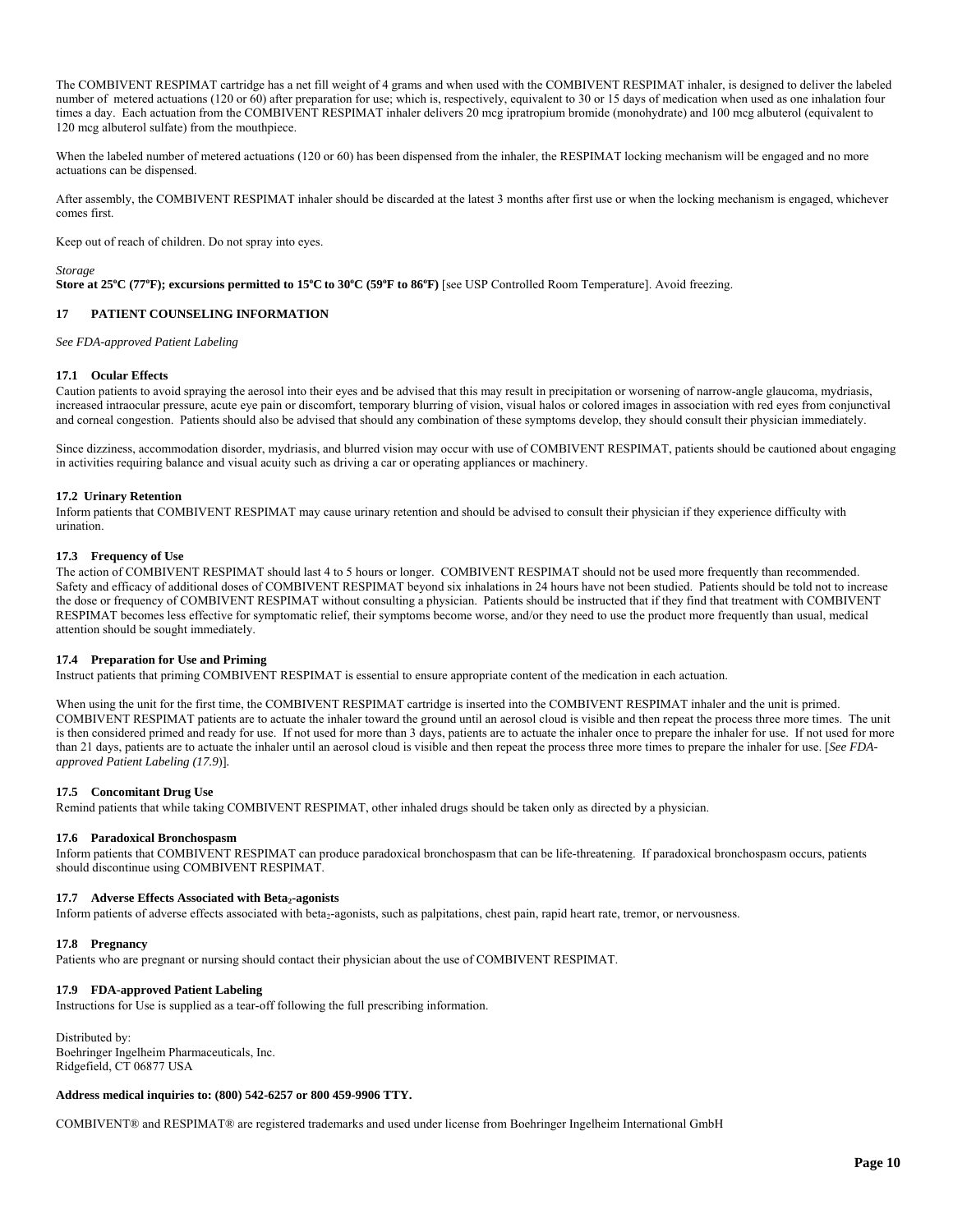Copyright © 2014 Boehringer Ingelheim International GmbH ALL RIGHTS RESERVED

OT24008GJ302014 304000-02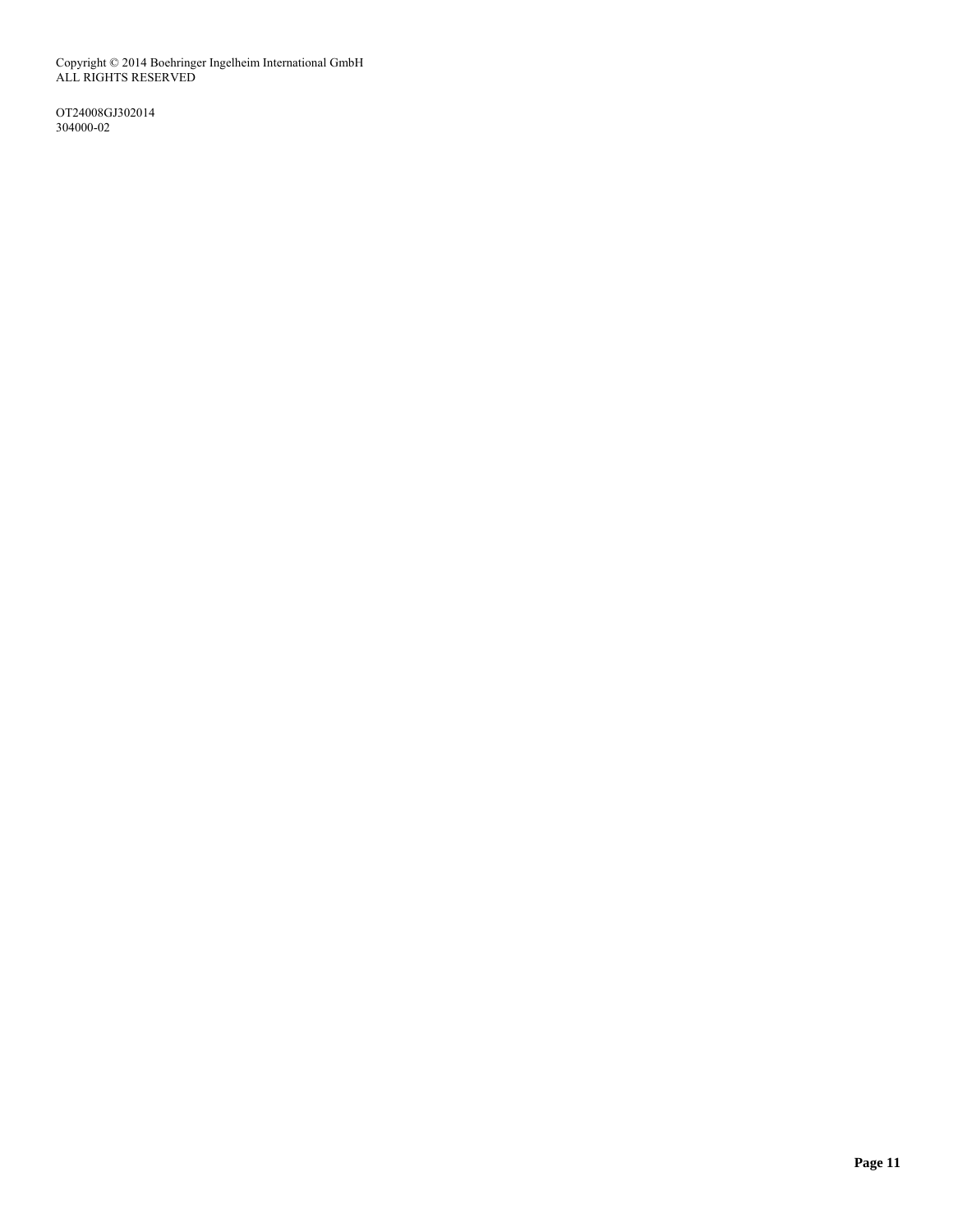## **Instructions for Use**

# **COMBIVENT® RESPIMAT®** (COM beh vent - RES peh mat)

(ipratropium bromide and albuterol) Inhalation Spray

## **For Oral Inhalation Only Do not spray COMBIVENT RESPIMAT into your eyes**

Read this Instructions for Use before you start using COMBIVENT RESPIMAT and each time you get a refill. There may be new information. This information does not take the place of talking to your doctor about your medical condition or your treatment.

**Use COMBIVENT RESPIMAT exactly as prescribed by your doctor.** Do not change your dose or how often you use COMBIVENT RESPIMAT without talking with your doctor.

**Tell your doctor about all of the medicines you take.** COMBIVENT RESPIMAT may affect the way some medicines work and some other medicines may affect the way COMBIVENT RESPIMAT works. Do not use other inhaled medicines with COMBIVENT RESPIMAT without talking to your doctor.

The COMBIVENT RESPIMAT inhaler has a slow moving mist that helps you inhale the medicine.

Before your COMBIVENT RESPIMAT inhaler is used for the first time, the COMBIVENT RESPIMAT cartridge must be inserted into the COMBIVENT RESPIMAT inhaler and then primed. The instructions below show you how to prepare and prime the inhaler for first time use and how to use the inhaler for daily dosing.

Do not turn the clear base before inserting the cartridge.

## **The COMBIVENT RESPIMAT inhaler**

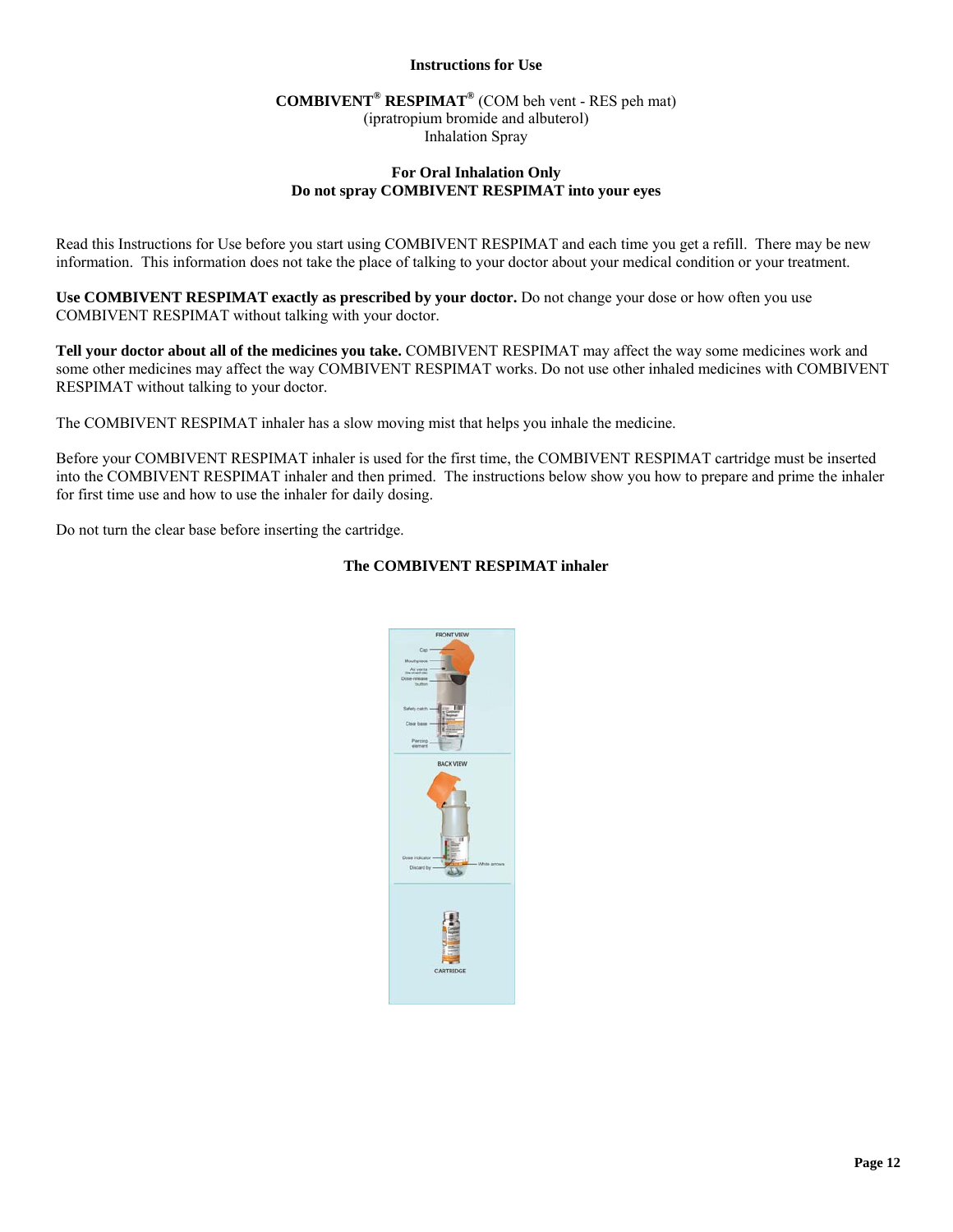## **Prepare For First Time Use**



Step 1. With the orange cap closed, press the safety catch while pulling off the clear base. See Figure 1.

Step 2. Write the **discard by** date on the label of the COMBIVENT RESPIMAT inhaler. The **discard by** date is 3 months from the date the cartridge is inserted into the inhaler. See Figure 2.

Be careful not to touch the piercing element located inside the bottom of the clear base.

Figure 1



Figure 2



Step 3. Take the COMBIVENT RESPIMAT cartridge out of the box.

Push the **narrow** end of the cartridge into the inhaler. The base of the cartridge will not sit flush with the inhaler. **About 1/8 of an inch will remain visible** when the cartridge is correctly inserted. See Figure 3.

The cartridge can be pushed against a firm surface to ensure that it is correctly inserted. See Figure 3.

Do not remove the cartridge once it has been inserted into the inhaler.

Figure 3



Step 4. Put the clear base back into place. See Figure 4.

Do not remove the clear base again.

Your COMBIVENT RESPIMAT inhaler should not be taken apart after you have inserted the cartridge and put the clear base back.

## **Prime For First Time Use**

The following steps are needed to fill the dosing system the first time you use it and will not affect the number of doses available. After preparation and initial priming, your COMBIVENT RESPIMAT inhaler will be able to deliver the labeled number of doses (120 or 60).

Proper priming of the inhaler is important to make sure the correct amount of medicine is delivered.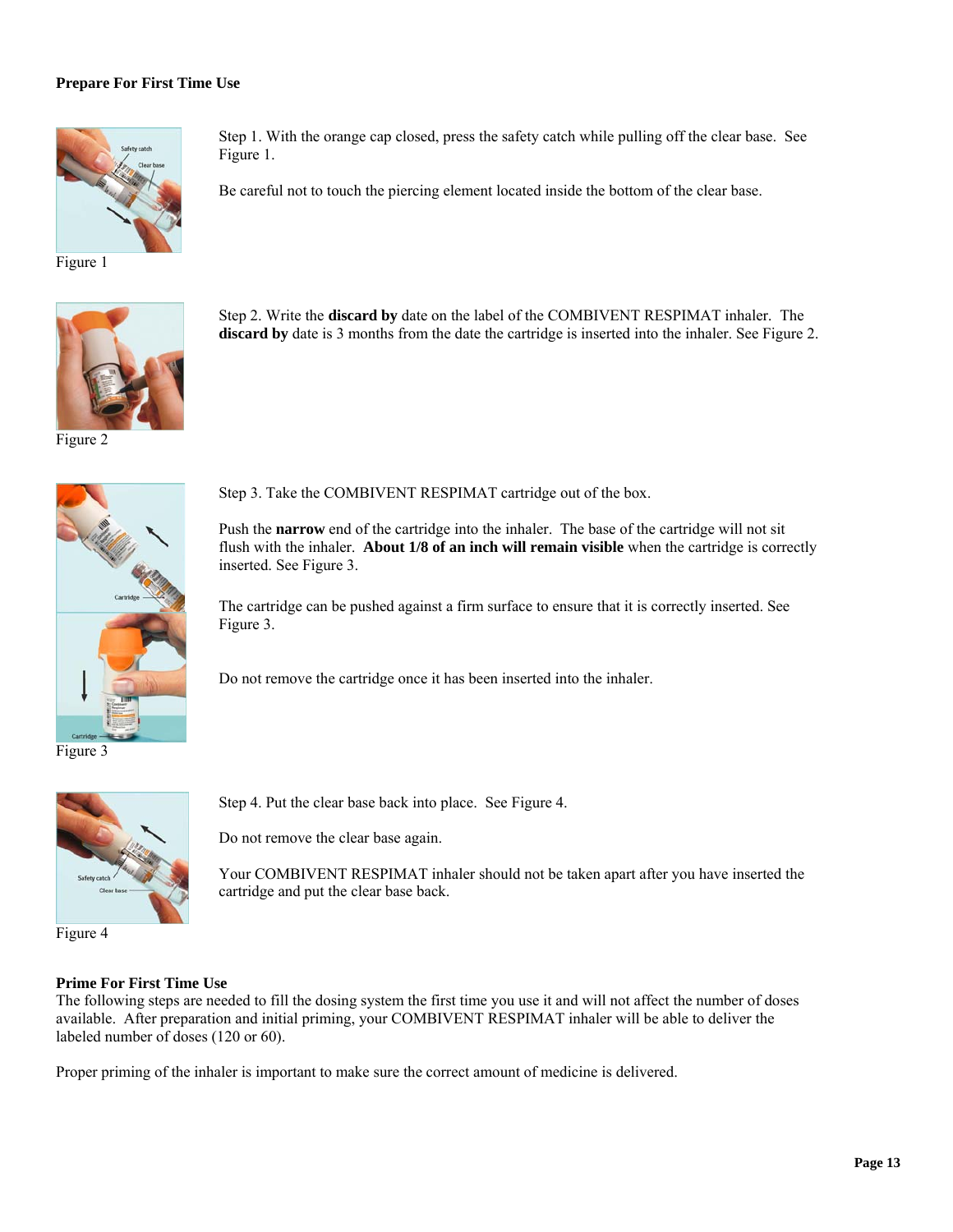

Step 5. Hold the COMBIVENT RESPIMAT inhaler upright, with the orange cap closed, to avoid accidental release of the dose. Turn the clear base in the direction of the white arrows on the label until it clicks (half a turn). See Figure 5.

Figure 5



Figure 6



Figure 7

Step 6. Flip the orange cap until it snaps fully open. See Figure 6.

Step 7. Point the COMBIVENT RESPIMAT inhaler toward the ground (away from your face).

Press the dose release button. See Figure 7. Close the orange cap.

**Repeat Steps 5, 6, and 7 until a spray is visible.** 

**Once the spray is visible, you must repeat Steps 5, 6, and 7 three more times to make sure the inhaler is prepared for use.** 

Your COMBIVENT RESPIMAT inhaler is now ready to use.

These steps will not affect the number of doses available. After preparation and initial priming, your COMBIVENT RESPIMAT inhaler will be able to deliver the labeled number of doses (120 or 60).

## **Daily Dosing**



Figure A

Step A. Hold the COMBIVENT RESPIMAT inhaler upright with the orange cap closed, so you do not accidentally release a dose of medicine.

Turn the clear base in the direction of the white arrows on the label until it clicks (half a turn). See Figure A.



Figure B

Step B. Flip the orange cap until it snaps fully open.

Breathe out slowly and fully, and then close your lips around the end of the mouthpiece without covering the air vents. See Figure B.

Point your COMBIVENT RESPIMAT inhaler to the back of your throat.

While taking in a slow, deep breath through your mouth, press the dose release button and continue to breathe in slowly for as long as you can.

Hold your breath for 10 seconds or for as long as comfortable. Close the orange cap until you use your COMBIVENT RESPIMAT inhaler again.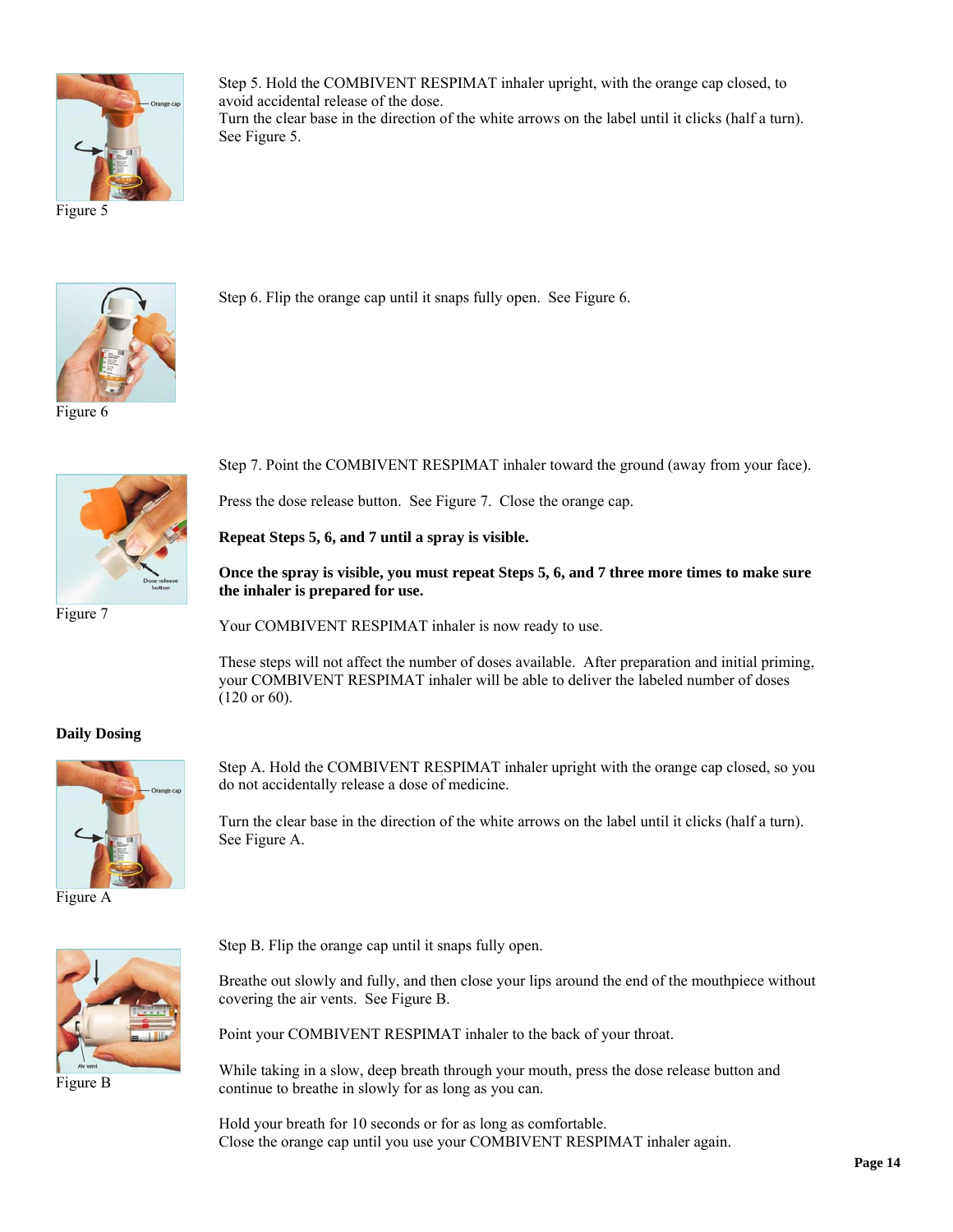| <b>Helpful Hints for Daily Dosing:</b><br>Using the COMBIVENT RESPIMAT inhaler requires 3 simple steps. A<br>helpful way to remember the steps for Daily Dosing is to remember <b>TOP</b> : |
|---------------------------------------------------------------------------------------------------------------------------------------------------------------------------------------------|
| Turn the clear base                                                                                                                                                                         |
| Open the cap and close your lips around the mouthpiece<br><b>Press the dose-release button and inhale</b>                                                                                   |
|                                                                                                                                                                                             |
|                                                                                                                                                                                             |

If your COMBIVENT RESPIMAT inhaler has not been used for more than 3 days, spray 1 puff toward the ground to prepare the inhaler for use.

If your COMBIVENT RESPIMAT inhaler has not been used for more than 21 days, repeat Steps 5, 6, and 7 until a spray is visible. Then repeat Steps 5, 6, and 7 three more times to prepare the inhaler for use.

For more information or a video demonstration on how to use COMBIVENT RESPIMAT, go to www.combivent.com, or scan the code below. You may also call 1-800-542-6257 or (TTY) 1-800-459-9906 for further information about COMBIVENT RESPIMAT.



## **When should I get a new COMBIVENT RESPIMAT inhaler?**



120 dose product

COMBIVENT RESPIMAT equals one dose of medicine. The dose indicator shows approximately how much medicine is left. When the pointer enters the red area of the scale, there is enough medicine for 7 days (120 dose product) or 3 days (60 dose product). This is when you need to refill your prescription or ask your doctor if you need another prescription for COMBIVENT RESPIMAT Inhalation Spray.

COMBIVENT RESPIMAT is available with 120 or 60 doses of medicine. One puff from

Once the dose indicator has reached the end of the scale, all puffs have been used and the COMBIVENT RESPIMAT inhaler locks automatically. At this point, the base cannot be turned any further.

Throw away the COMBIVENT RESPIMAT inhaler 3 months after insertion of cartridge into inhaler, even if all the medicine has not been used, or when the inhaler is locked, whichever comes first.



60 dose product